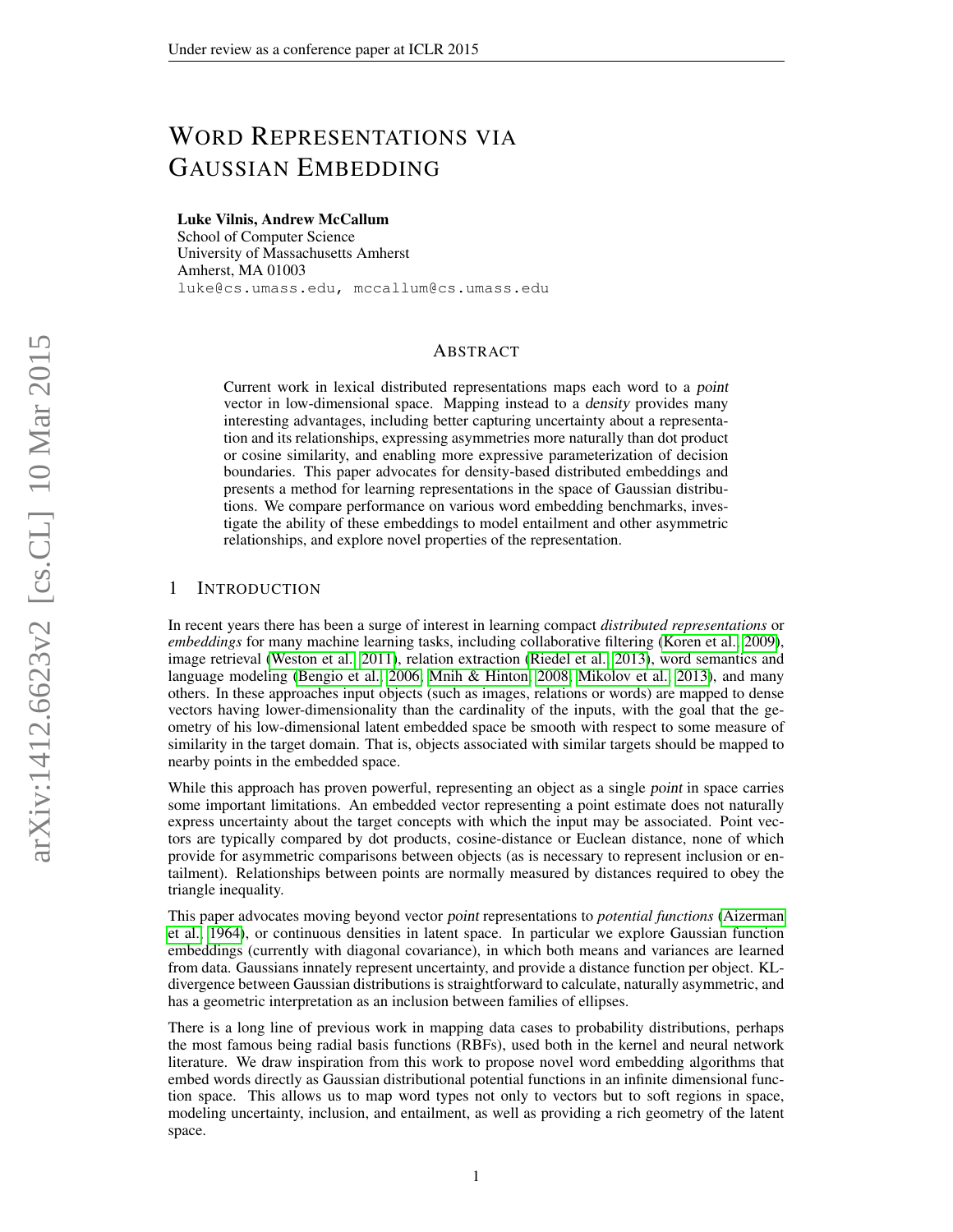<span id="page-1-0"></span>

Figure 1: Learned diagonal variances, as used in evaluation (Section [6\)](#page-5-0), for each word, with the first letter of each word indicating the position of its mean. We project onto generalized eigenvectors between the mixture means and variance of query word *Bach*. Nearby words to *Bach* are other composers e.g. *Mozart*, which lead to similar pictures.

After discussing related work and presenting our algorithms below we explore properties of our algorithms with multiple qualitative and quantitative evaluation on several real and synthetic datasets. We show that concept containment and specificity matches common intuition on examples concerning people, genres, foods, and others. We compare our embeddings to Skip-Gram on seven standard word similarity tasks, and evaluate the ability of our method to learn unsupervised lexical entailment. We also demonstrate that our training method also supports new styles of supervised training that explicitly incorporate asymmetry into the objective.

# 2 RELATED WORK

This paper builds on a long line of work on both distributed and distributional semantic word vectors, including distributional semantics, neural language models, count-based language models, and, more broadly, the field of representation learning.

Related work in probabilistic matrix factorization [\(Mnih & Salakhutdinov, 2007\)](#page-10-4) embeds rows and columns as Gaussians, and some forms of this do provide each row and column with its own variance [\(Salakhutdinov & Mnih, 2008\)](#page-10-5). Given the parallels between embedding models and matrix factorization [\(Deerwester et al., 1990;](#page-9-2) [Riedel et al., 2013;](#page-10-1) [Levy & Goldberg, 2014\)](#page-10-6), this is relevant to our approach. However, these Bayesian methods apply Bayes' rule to observed data to infer the latent distributions, whereas our model works directly in the space of probability distributions and discriminatively trains them. This allows us to go beyond the Bayesian approach and use arbitrary (and even asymmetric) training criteria, and is more similar to methods that learn kernels [\(Lanckriet](#page-10-7) [et al., 2004\)](#page-10-7) or function-valued neural networks such as mixture density networks [\(Bishop, 1994\)](#page-9-3).

Other work in multiplicative tensor factorization for word embeddings [\(Kiros et al., 2014\)](#page-10-8) and metric learning [\(Xing et al., 2002\)](#page-11-1) learns some combinations of representations, clusters, and a distance metric jointly; however, it does not effectively learn a distance function per item. Fitting Gaussian mixture models on embeddings has been done in order to apply Fisher kernels to entire documents [\(Clinchant & Perronnin, 2013b;](#page-9-4)[a\)](#page-9-5). Preliminary concurrent work from [Kiyoshiyo et al.](#page-10-9) [\(2014\)](#page-10-9) describes a significantly different model similar to Bayesian matrix factorization, using a probabilistic Gaussian graphical model to define a distribution over pairs of words, and they lack quantitative experiments or evaluation.

In linguistic semantics, work on the *distributional inclusion hypothesis* [\(Geffet & Dagan, 2005\)](#page-10-10), uses traditional count-based vectors to define regions in vector space [\(Erk, 2009\)](#page-9-6) such that subordinate concepts are included in these regions. In fact, one strength of our proposed work is that we extend these intuitively appealing ideas (as well as the ability to use a variety of asymmetric distances between vectors) to the dense, low-dimensional distributed vectors that are now gaining popularity.

# <span id="page-1-1"></span>3 BACKGROUND

Our goal is to map every word type w in some dictionary D and context word type c in a dictionary C to a Gaussian distribution over a latent embedding space, such that linguistic properties of the words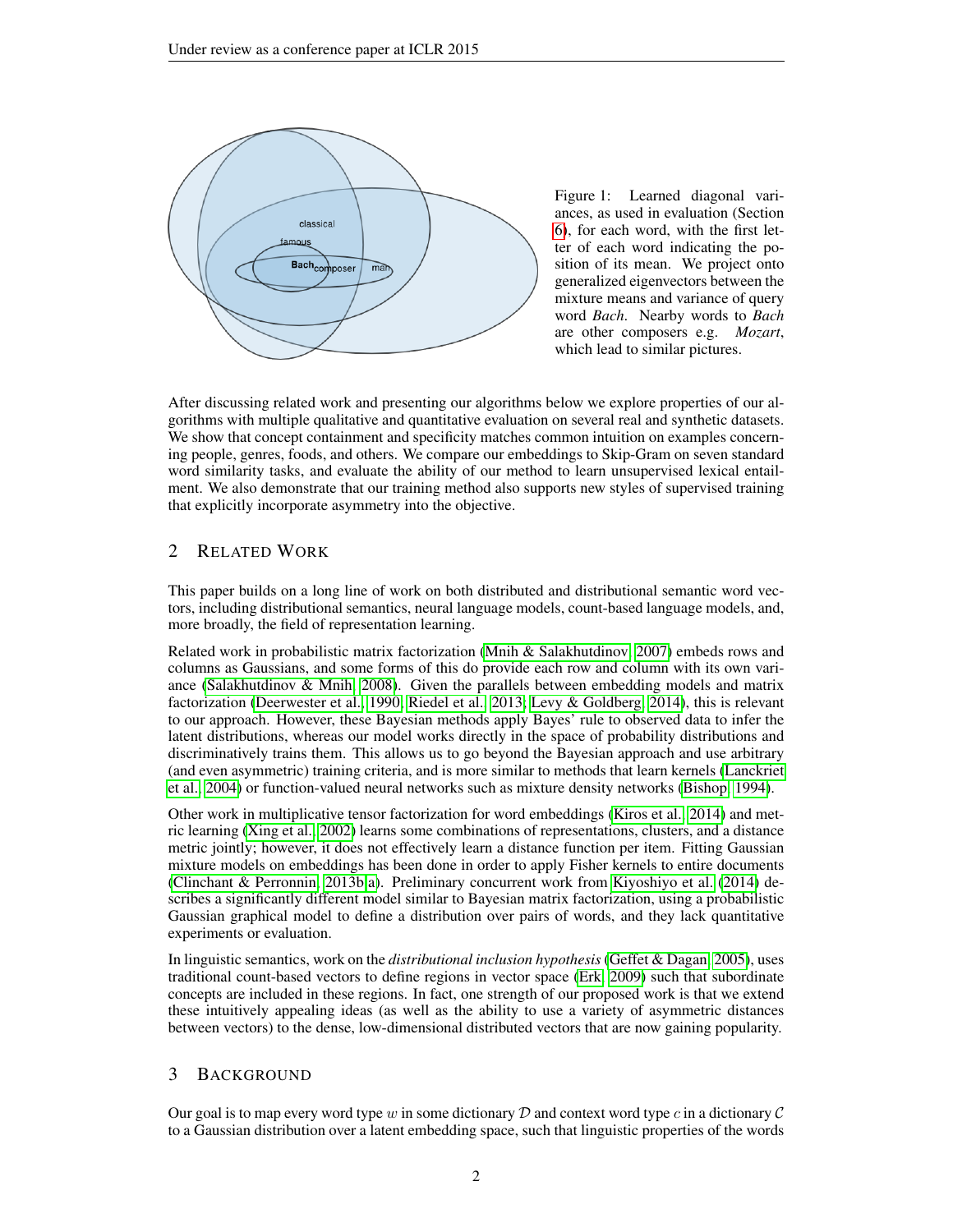are captured by properties of and relationships between the distributions. For precision, we call an element of the dictionary a *word type*, and a particular observed token in some context a *word token*. This is analogous to the *class* vs. *instance* distinction in object-oriented programming.

In unsupervised learning of word vectors, we observe a sequence of word tokens  $\{t(w)_i\}$  for each type w, and their contexts (sets of nearby word tokens),  $\{c(w)_i\}$ . The goal is to map each word type  $w$  and context word type  $c$  to a vector, such that types that appear in similar contexts have similar vectors. When it is unambiguous, we also use the variables  $w$  and  $c$  to denote the vectors associated to that given word type or context word type.

An *energy function* [\(LeCun et al., 2006\)](#page-10-11) is a function  $E_{\theta}(x, y)$  that scores pairs of inputs x and outputs y, parametrized by  $\theta$ . The goal of *energy-based learning* is to train the parameters of the energy function to score observed positive input-output pairs higher (or lower, depending on sign conventions) than negative pairs. This is accomplished by means of a *loss function* L which defines which pairs are positive and negative according to some supervision, and provides gradients on the parameters given the predictions of the energy function.

In prediction-based (energy-based) word embedding models, the parameters  $\theta$  correspond to our learned word representations, and the  $x$  and  $y$  input-output pairs correspond to word tokens and their contexts. These contexts can be either positive (observed) or negative (often randomly sampled). In the word2vec Skip-Gram [\(Mikolov et al., 2013\)](#page-10-3) word embedding model, the energy function takes the form of a dot product between the vectors of an observed word and an observed context  $w^\top c$ . The loss function is a binary logistic regression classifier that treats the score of a word and its observed context as the score of a positive example, and the score of a word and a randomly sampled context as the score of a negative example.

Backpropagating [\(Rumelhart et al., 1986\)](#page-10-12) this loss to the word vectors trains them to be predictive of their contexts, achieving the desired effect (words in similar contexts have similar vectors). In recent work, word2vec has been shown to be equivalent to factoring certain types of weighted pointwise mutual information matrices [\(Levy & Goldberg, 2014\)](#page-10-6).

In our work, we use a slightly different loss function than Skip-Gram word2vec embeddings. Our energy functions take on a more limited range of values than do vector dot products, and their dynamic ranges depend in complex ways on the parameters. Therefore, we had difficulty using the word2vec loss that treats scores of positive and negative pairs as positive and negative examples to a binary classifier, since this relies on the ability to push up on the energy surface in an absolute, rather than relative, manner. To avoid the problem of absolute energies, we train with a ranking-based loss. We chose a max-margin ranking objective, similar to that used in Rank-SVM [\(Joachims, 2002\)](#page-10-13) or Wsabie [\(Weston et al., 2011\)](#page-11-0), which pushes scores of positive pairs above negatives by a margin:

$$
L_m(w, c_p, c_n) = \max(0, m - E(w, c_p) + E(w, c_n))
$$

In this terminology, the contribution of our work is a pair of energy functions for training Gaussian distributions to represent word types.

## 4 WARMUP: EMPIRICAL COVARIANCES

Given a pre-trained set of word embeddings trained from contexts, there is a simple way to construct variances using the empirical variance of a word type's set of context vectors.

For a word w with N word vector sets  ${c(w)_i}$  representing the words found in its contexts, and window size  $W$ , the empirical variance is

$$
\Sigma_w = \frac{1}{NW} \sum_{i}^{N} \sum_{j}^{W} (c(w)_{ij} - w)(c(w)_{ij} - w)^{\top}
$$

This is an estimator for the covariance of a distribution assuming that the mean is fixed at  $w$ . In practice, it is also necessary to add a small *ridge* term  $\delta > 0$  to the diagonal of the matrix to regularize and avoid numerical problems when inverting.

However, in Section [6.2](#page-6-0) we note that the distributions learned by this empirical estimator do not possess properties that we would want from Gaussian distributional embeddings, such as unsupervised entailment represented as inclusion between ellipsoids. By discriminatively embedding our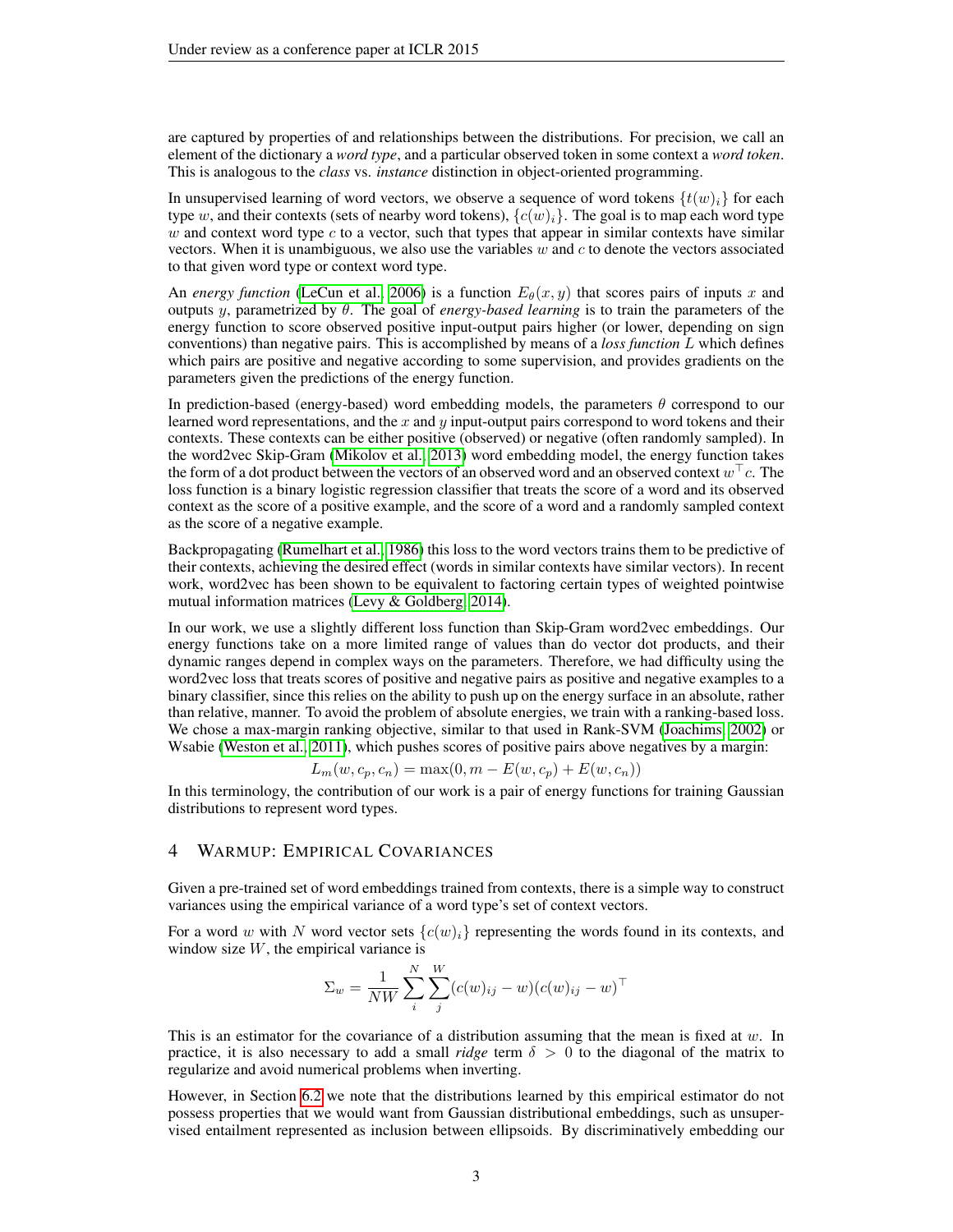predictive vectors in the space of Gaussian distributions, we can improve this performance. Our models can learn certain forms of entailment during unsupervised training, as discussed in Section [6.2](#page-6-0) and exemplified in Figure [1.](#page-1-0)

## 5 ENERGY-BASED LEARNING OF GAUSSIANS

As discussed in Section [3,](#page-1-1) our architecture learns Gaussian distributional embeddings to predict words in context given the current word, and ranks these over negatively sampled words. We present two energy functions to train these embeddings.

#### 5.1 SYMMETRIC SIMILARITY: EXPECTED LIKELIHOOD OR PROBABILITY PRODUCT **KERNEL**

While the dot product between two means of independent Gaussians is a perfectly valid measure of similarity (it is the expected dot product), it does not incorporate the covariances and would not enable us to gain any benefit from our probabilistic model.

The most logical next choice for a symmetric similarity function would be to take the inner product between the distributions themselves. Recall that for two (well-behaved) functions  $f, g \in \mathbb{R}^n \to \mathbb{R}$ , a standard choice of inner product is

$$
\int_{x \in \mathbb{R}^n} f(x)g(x)dx
$$

i.e. the continuous version of  $\sum_i f_i g_i = \langle f, g \rangle$  for discrete vectors f and g.

This idea seems very natural, and indeed has appeared before – the idea of mapping data cases  $w$  into probability distributions (often over their contexts), and comparing them via integrals has a history under the name of the *expected likelihood* or *probability product kernel* [\(Jebara et al., 2004\)](#page-10-14).

For Gaussians, the inner product is defined as

$$
E(P_i, P_j) = \int_{x \in \mathbb{R}^n} \mathcal{N}(x; \mu_i, \Sigma_i) \mathcal{N}(x; \mu_j, \Sigma_j) dx = \mathcal{N}(0; \mu_i - \mu_j, \Sigma_i + \Sigma_j)
$$

The proof of this identity follows from simple calculus. This is a consequence of the broader fact that the Gaussian is a *stable distribution*, i.e. the convolution of two Gaussian random variables is another Gaussian.

Since we aim to discriminatively train the weights of the energy function, and it is always positive, we work not with this quantity directly, but with its logarithm. This has two motivations: firstly, we plan to use ranking loss, and ratios of densities and likelihoods are much more commonly worked with than differences – differences in probabilities are less interpretable than an odds ratio. Secondly, it is easier numerically, as otherwise the quantities can get exponentially small and harder to deal with.

The logarithm of the energy (in  $d$  dimensions) is

$$
\log \mathcal{N}(0; \mu_i - \mu_j, \Sigma_i + \Sigma_j) = -\frac{1}{2} \log \det(\Sigma_i + \Sigma_j) - \frac{1}{2} (\mu_i - \mu_j)^{\top} (\Sigma_i + \Sigma_j)^{-1} (\mu_i - \mu_j) - \frac{d}{2} \log(2\pi).
$$

Recalling that the gradient of the log determinant is  $\frac{\partial}{\partial A} \log \det A = A^{-1}$ , and the gradient  $\frac{\partial}{\partial A} x^{\top} A^{-1} y = -A^{-\top} x y^{\top} A^{-\top}$  [\(Petersen, 2006\)](#page-10-15) we can take the gradient of this energy function with respect to the means  $\mu$  and covariances  $\Sigma$ :

$$
\frac{\partial \log E(P_i, P_j)}{\partial \mu_i} = -\frac{\partial \log E(P_i, P_j)}{\partial \mu_j} = \Delta_{ij}
$$

$$
\frac{\partial \log E(P_i, P_j)}{\partial \Sigma_i} = \frac{\partial \log E(P_i, P_j)}{\partial \Sigma_j} = -\frac{1}{2} (\Delta_{ij} \Delta_{ij}^\top - (\Sigma_i + \Sigma_j)^{-1})
$$
where  $\Delta_{ij} = (\Sigma_i + \Sigma_j)^{-1} (\mu_i - \mu_j)$ 

For diagonal and spherical covariances, these matrix inverses are trivial to compute, and even in the full-matrix case can be solved very efficiently for the small dimensionality common in embedding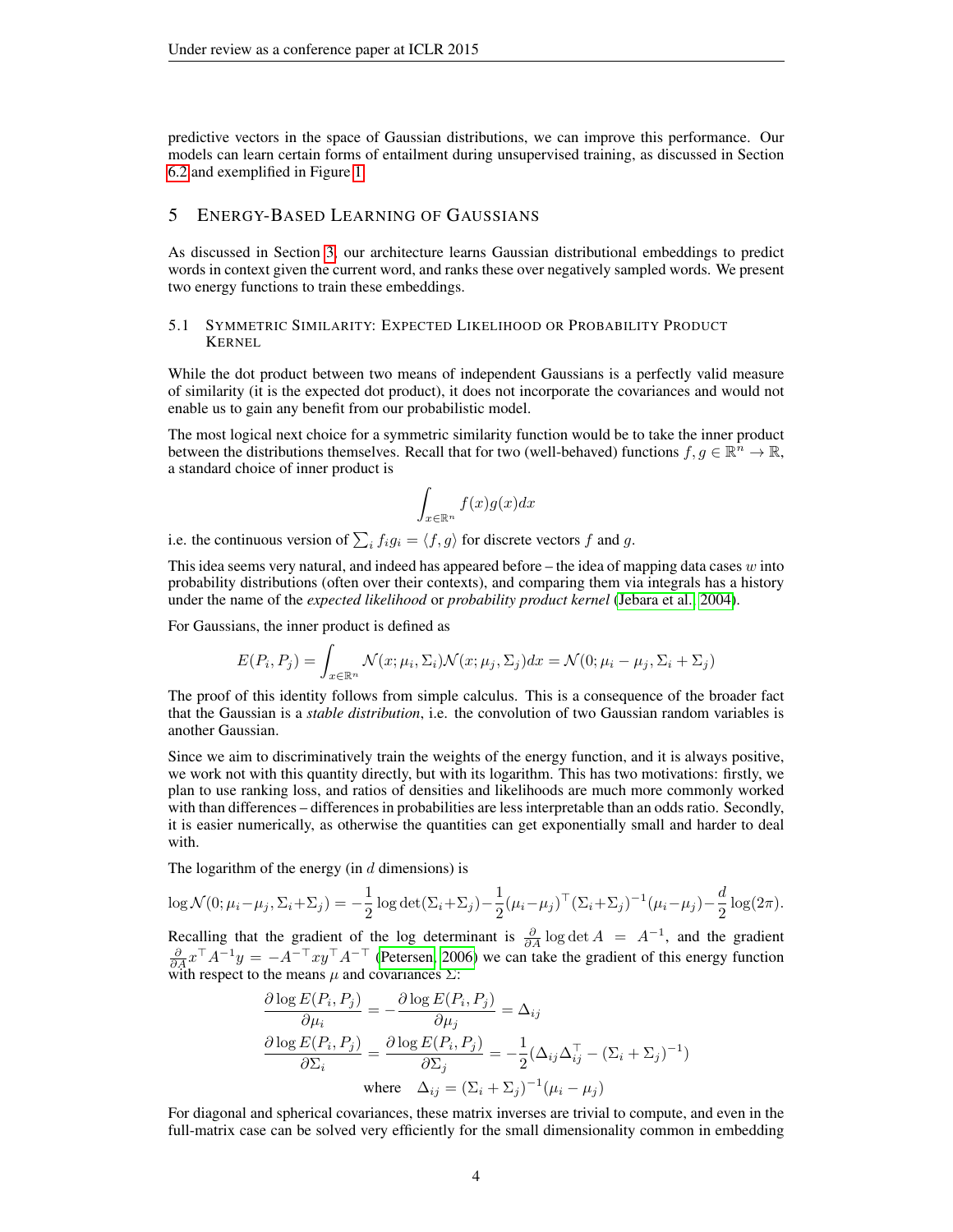models. If the matrices have a low-rank plus diagonal structure, they can be computed and stored even more efficiently using the matrix inversion lemma.

This log-energy has an intuitive geometric interpretation as a similarity measure. Gaussians are measured as close to one another based on the distance between their means, as measured through the Mahalanobis distance defined by their joint inverse covariance. Recalling that  $log \det A + const.$ is equivalent to the log-volume of the ellipse spanned by the principle components of  $A$ , we can interpret this other term of the energy as a regularizer that prevents us from decreasing the distance by only increasing joint variance. This combination pushes the means together while encouraging them to have more concentrated, sharply peaked distributions in order to have high energy.

#### 5.2 ASYMMETRIC SIMILARITY: KL DIVERGENCE

Training vectors through KL-divergence to encode their context distributions, or even to incorporate more explicit directional supervision re: entailment from a knowledge base or WordNet, is also a sensible objective choice. We optimize the following energy function (which has a similarly tractable closed form solution for Gaussians):

$$
-E(P_i, P_j) = D_{KL}(\mathcal{N}_j||\mathcal{N}_i) = \int_{x \in \mathbb{R}^n} \mathcal{N}(x; \mu_i, \Sigma_i) \log \frac{\mathcal{N}(x; \mu_j, \Sigma_j)}{\mathcal{N}(x; \mu_i, \Sigma_i)} dx
$$
  

$$
= \frac{1}{2} (\text{tr}(\Sigma_i^{-1} \Sigma_j) + (\mu_i - \mu_j)^\top \Sigma_i^{-1} (\mu_i - \mu_j) - d - \log \frac{\det(\Sigma_j)}{\det(\Sigma_i)})
$$

Note the leading negative sign (we define the negative energy), since KL is a distance function and not a similarity. KL divergence is a natural energy function for representing entailment between concepts – a low KL divergence from x to y indicates that we can encode y easily as x, implying that y entails  $x$ . This can be more intuitively visualized and interpreted as a soft form of inclusion between the level sets of ellipsoids generated by the two Gaussians – if there is a relatively high expected log-likelihood ratio (negative KL), then most of the mass of  $y$  lies inside  $x$ .

Just as in the previous case, we can compute the gradients for this energy function in closed form:

$$
\frac{\partial E(P_i, P_j)}{\partial \mu_i} = -\frac{\partial E(P_i, P_j)}{\partial \mu_j} = -\Delta'_{ij}
$$

$$
\frac{\partial E(P_i, P_j)}{\partial \Sigma_i} = \frac{1}{2} (\Sigma_i^{-1} \Sigma_j \Sigma_i^{-1} + \Delta'_{ij} \Delta'_{ij} - \Sigma_i^{-1})
$$

$$
\frac{\partial E(P_i, P_j)}{\partial \Sigma_j} = \frac{1}{2} (\Sigma_j^{-1} - \Sigma_i^{-1})
$$
where  $\Delta'_{ij} = \Sigma_i^{-1} (\mu_i - \mu_j)$ 

using the fact that  $\frac{\partial}{\partial A}$  tr $(X^{\top}A^{-1}Y) = -(A^{-1}YX^{\top}A^{-1})^{\top}$  and  $\frac{\partial}{\partial A}$  tr $(XA) = X^{\top}$  [\(Petersen,](#page-10-15) [2006\)](#page-10-15).

#### 5.3 UNCERTAINTY OF INNER PRODUCTS

Another benefit of embedding objects as probability distributions is that we can look at the distribution of dot products between vectors drawn from two Gaussian representations. This distribution is not itself a one-dimensional Gaussian, but it has a finite mean and variance with a simple structure in the case where the two Gaussians are assumed independent [\(Brown & Rutemiller, 1977\)](#page-9-7). For the distribution  $P(z = x^\top y)$ , we have

$$
\mu_z = \mu_x^{\top} \mu_y
$$
  

$$
\Sigma_z = \mu_x^{\top} \Sigma_x \mu_x + \mu_y^{\top} \Sigma_y \mu_y + \text{tr}(\Sigma_x \Sigma_y)
$$

this means we can find e.g. a lower or upper bound on the dot products of random samples from these distributions, that should hold some given percent of the time. Parametrizing this energy by some number of standard deviations  $c$ , we can also get a range for the dot product as:

$$
\mu_x^{\top} \mu_y \pm c \sqrt{\mu_x^{\top} \Sigma_x \mu_x + \mu_y^{\top} \Sigma_y \mu_y + \text{tr}(\Sigma_x \Sigma_y)}
$$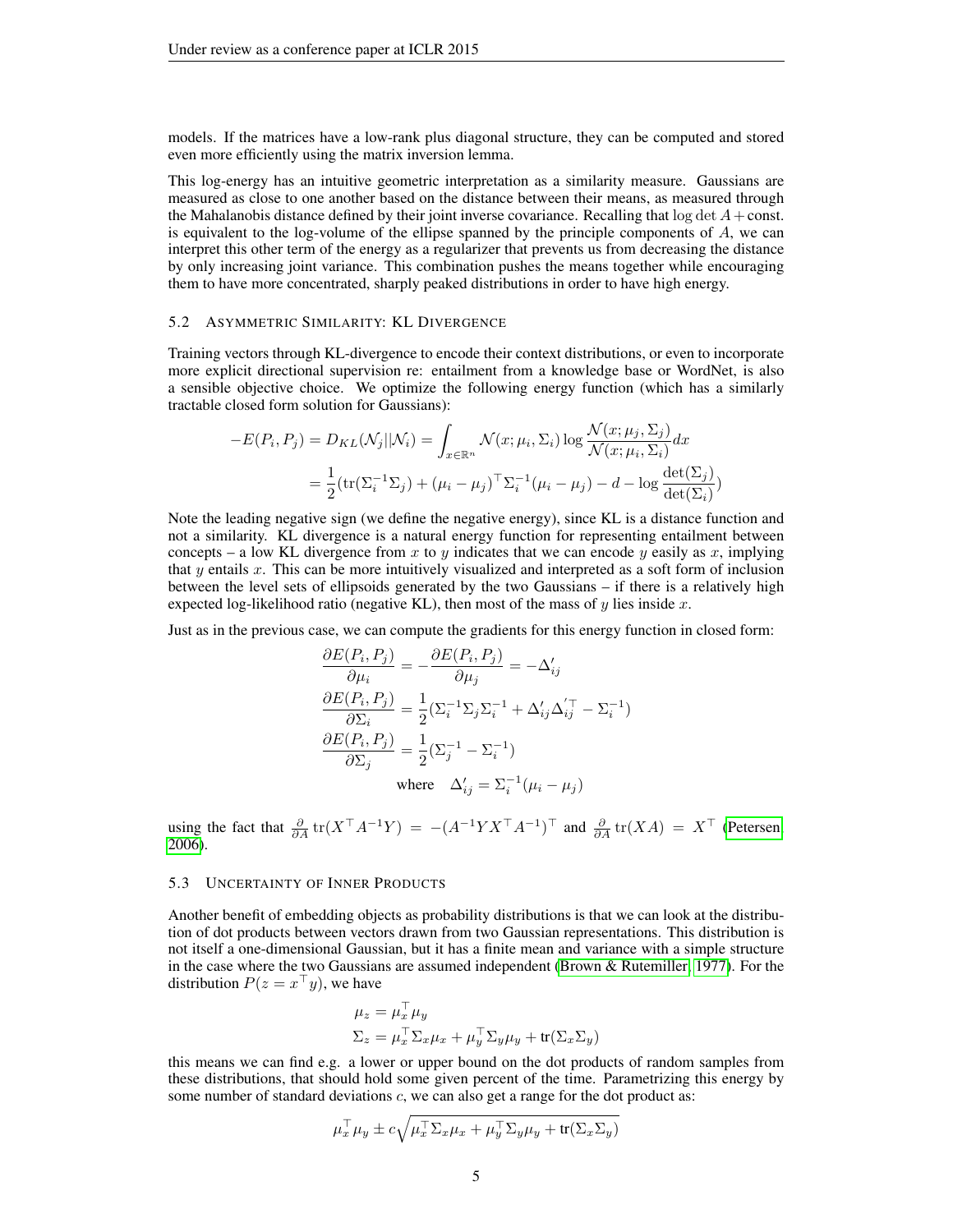We can choose  $c$  in a principled using an (incorrect) Gaussian approximation, or more general concentration bounds such as Chebyshev's inequality.

#### 5.4 LEARNING

To learn our model, we need to pick an energy function (EL or KL), a loss function (max-margin), and a set of positive and negative training pairs. As the landscape is highly nonconvex, it is also helpful to add some regularization.

We regularize the means and covariances differently, since they are different types of geometric objects. The means should not be allowed to grow too large, so we can add a simple hard constraint to the  $\ell_2$  norm:

$$
\|\mu_i\|_2 \le C, \ \forall i
$$

However, the covariance matrices need to be kept positive definite as well as reasonably sized. This is achieved by adding a hard constraint that the eigenvalues  $\lambda_i$  lie within the hypercube  $[m,M]^d$  for constants m and M.

$$
mI \prec \Sigma_i \prec MI, \ \forall i
$$

For diagonal covariances, this simply involves either applying the min or max function to each element of the diagonal to keep it within the hypercube,  $\Sigma_{ii} \leftarrow \max(m, \min(M, \Sigma_{ii}))$ .

Controlling the bottom eigenvalues of the covariance is especially important when training with expected likelihood, since the energy function includes a log det term that can give very high scores to small covariances, dominating the rest of the energy.

We optimize the parameters using AdaGrad [\(Duchi et al., 2011\)](#page-9-8) and stochastic gradients in small minibatches containing 20 sentences worth of tokens and contexts.

#### <span id="page-5-0"></span>6 EVALUATION

We evaluate the representation learning algorithms on several qualitative and quantitative tasks, including modeling asymmetric and linguistic relationships, uncertainty, and word similarity. All Gaussian experiments are conducted with 50-dimensional vectors, with diagonal variances except where noted otherwise. Unsupervised embeddings are learned on the concatenated ukWaC and WaCkypedia corpora [\(Baroni et al., 2009\)](#page-9-9), consisting of about 3 billion tokens. This matches the experimental setup used by [Baroni et al.](#page-9-10) [\(2012\)](#page-9-10), aside from leaving out the small British National Corpus, which is not publicly available and contains only 100 million tokens. All word types that appear less than 100 times in the training set are dropped, leaving a vocabulary of approximately 280 thousand word types.

When training word2vec Skip-Gram embeddings for baselines, we follow the above training setup (50 dimensional embeddings), using our own implementation of word2vec to change as little as possible between the two models, only the loss function. We train both models with one pass over the data, using separate embeddings for the input and output contexts, 1 negative sample per positive example, and the same subsampling procedure as in the word2vec paper [\(Mikolov et al.,](#page-10-3) [2013\)](#page-10-3). The only other difference between the two training regimes is that we use a smaller  $\ell_2$ regularization constraint when using the word2vec loss function, which improves performance vs. the diagonal Gaussian model which does better with "spikier" mean embeddings with larger norms (see the comment in Section [6.4\)](#page-7-0). The original word2vec implementation uses no  $\ell_2$  constraint, but we saw better performance when including it in our training setup.

#### 6.1 SPECIFICITY AND UNCERTAINTY OF EMBEDDINGS

In Figure [2,](#page-6-1) we examine some of the 100 nearest neighbors of several query words as we sort from largest to smallest variance, as measured by determinant of the covariance matrix, using diagonal Gaussian embeddings. Note that more specific words, such as *joviality* and *electroclash* have smaller variance, while polysemous words or those denoting broader concepts have larger variances, such as *mix*, *mind*, and *graph*. This is not merely an artifact of higher frequency words getting more variance – when sorting by those words whose rank by frequency and rank by variance are most dissimilar, we see that genres with names like *chillout*, *avant*, and *shoegaze* overindex their variance compared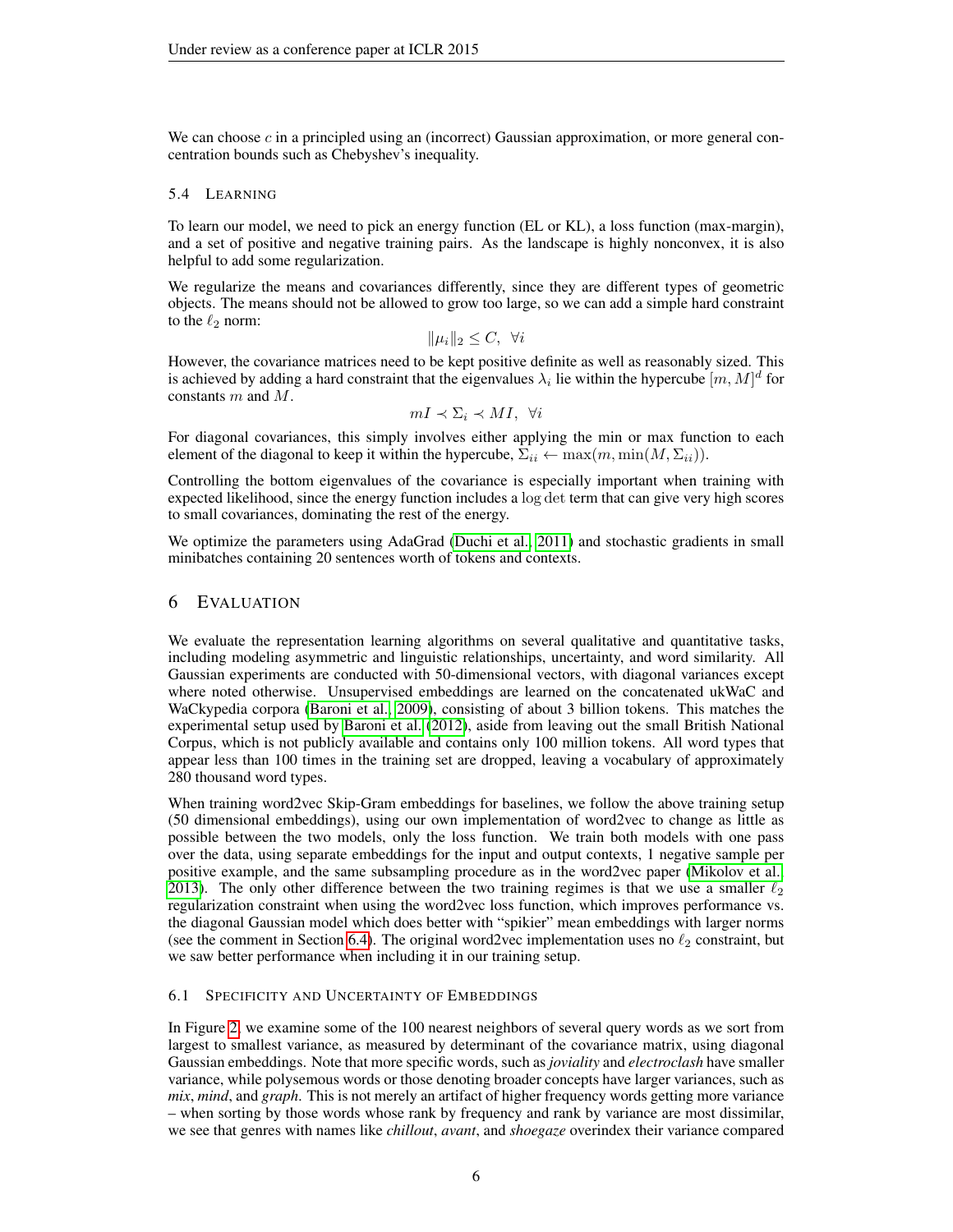<span id="page-6-1"></span>

| <b>Query Word</b> | <b>Nearby Words, Descending Variance</b>                               |
|-------------------|------------------------------------------------------------------------|
| rock              | mix sound blue folk jazz rap avant hardcore chillout shoegaze powerpop |
|                   | electroclash                                                           |
| food              | drink meal meat diet spice juice bacon soya gluten stevia              |
| feeling           | sense mind mood perception compassion sadness coldness sincerity       |
|                   | perplexity diffidence joviality                                        |
| algebra           | theory graph equivalence finite predicate congruence topology          |
|                   | quaternion symplectic homomorphism                                     |

<span id="page-6-2"></span>Figure 2: Elements of the top 100 nearest neighbor sets for chosen query words, sorted by descending variance (as measured by determinant of covariance matrix). Note that less specific and more ambiguous words have greater variance.

| <b>Model</b>           | Test | <b>Similarity</b> | <b>Best F1</b> |     |
|------------------------|------|-------------------|----------------|-----|
| Baroni et al. $(2012)$ | E    | balAPinc          | 75.1           |     |
| Empirical $(D)$        | E    | KL.               | 70.05          | .68 |
| Empirical (D)          | Е    | Cos               | 76.24          | .71 |
| Empirical $(S)$        | E    | KL.               | 71.18          | .69 |
| Empirical $(S)$        | E    | $\cos$            | 76.24          | .71 |
| Learned (D)            | E    | KL.               | 79.01          | .80 |
| Learned (D)            | E    | Cos               | 76.99          | .73 |
| Learned $(S)$          | E    | KL.               | 79.34          | .78 |
| Learned $(S)$          | E    | $\cos$            | 77.36          | .73 |

Figure 3: Entailment: We compare empirical and learned variances, both diagonal (D) and spherical (S). E is the dataset of [Baroni et al.](#page-9-10) [\(2012\)](#page-9-10). Measures of similarity are symmetric (cosine between means) and asymmetric (KL) divergence for Gaussians. balAPinc is an asymmetric similarity measure specific to sparse, distributional count-based representations.

to how frequent they are, since they appear in different contexts. Similarly, common emotion words like *sadness* and *sincerity* have less variance than their frequency would predict, since they have fairly fixed meanings. Another emotion word, *coldness*, is an uncommon word with a large variance due to its polysemy.

## <span id="page-6-0"></span>6.2 ENTAILMENT

As can be seen qualitatively in Figure [1,](#page-1-0) our embeddings can learn some forms of unsupervised entailment directly from the source data. We evaluate quantitatively on the Entailment dataset of [Baroni et al.](#page-9-10) [\(2012\)](#page-9-10). Our setup is essentially the same as theirs but uses slightly less data, as mentioned in the beginning of this section. We evaluate with Average Precision and best F1 score. We include the best F1 score (by picking the optimal threshold at test) because this is used by [Baroni](#page-9-10) [et al.](#page-9-10) [\(2012\)](#page-9-10), but we believe AP is better to demonstrate the correlation of various asymmetric and symmetric measures with the entailment data.

In Figure [3,](#page-6-2) we compare variances learned jointly during embedding training by using the expected likelihood objective, with empirical variances gathered from contexts on pre-trained word2vec-style embeddings. We compare both diagonal (D) and spherical (S) variances, using both cosine similarity between means, and KL divergence. Baseline asymmetric measurements, such as the difference between the sizes of the two embeddings, did worse than the cosine. We see that KL divergence between the entailed and entailing word does not give good performance for the empirical variances, but beats the count-based balAPinc measure when used with learned variances.

For the baseline empirical model to achieve reasonable performance when using KL divergence, we regularized the covariance matrices, as the unregularized matrices had very small entries. We regularized the empirical covariance by adding a small ridge  $\delta$  to the diagonal, which was tuned to maximize performance, to give the largest possible advantage to the baseline model. Interestingly, the empirical variances do worse with KL than the symmetric cosine similarity when predicting entailment. This appears to be because the empirically learned variances are so small that the choice is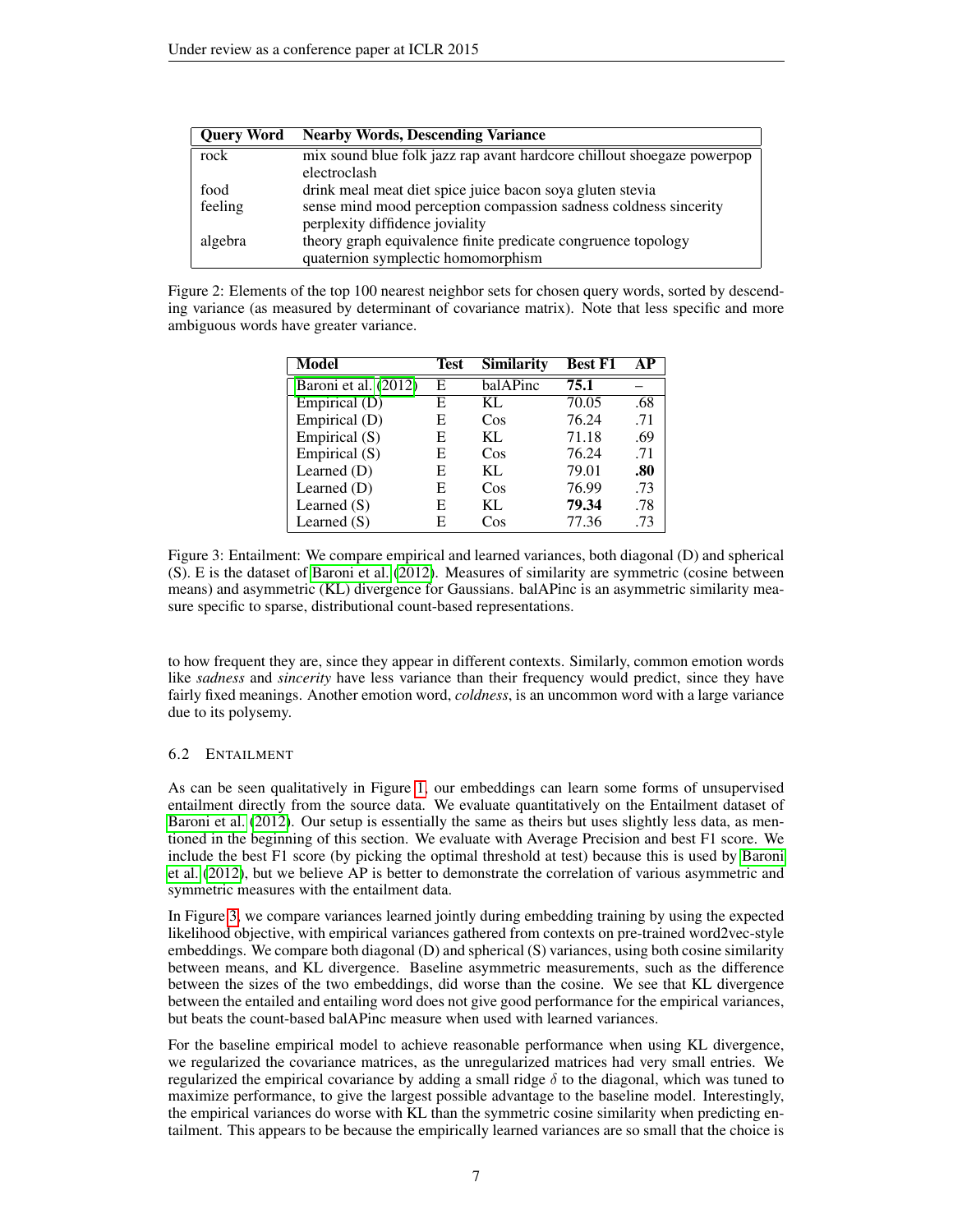<span id="page-7-1"></span>

Figure 4: Synthetic experiments on embedding two simple hierarchies in two dimensions directly using KL divergence. The embedding model captures all of the hierarchical relationships present in the tree. Sibling leaves are pushed into overlapping areas by the objective function.

between either leaving them small, making it very difficult to have one Gaussian located "inside" another Gaussian, or regularizing so much that their discriminative power is washed out. Additionally, when examining the empirical variances, we noted that common words like "such," which receive very large variances in our learned model, have much smaller empirical variances relative to rarer words. A possible explanation is that the contrastive objective forces variances of commonly sampled words to spread out to avoid loss, while the empirical variance sees only "positive examples" and has no penalty for being close to many contexts at once.

While these results indicate that we can do as well or better at unsupervised entailment than previous distributional semantic measures, we would like to move beyond purely unsupervised learning. Although certain forms of entailment can be learned in an unsupervised manner from distributional data, many entailing relationships are not present in the training text in the form of lexical substitutions that reflect the *is-a* relationship. For example, one might see phrases such as "look at that bird," "look at that eagle," "look at that dog," but rarely "look at that mammal." One appealing aspect of our models versus count-based ones is that they can be directly discriminatively trained to embed hierarchies.

## 6.3 DIRECTLY LEARNING ASYMMETRIC RELATIONSHIPS

In Figure [4,](#page-7-1) we see the results of directly embedding simple tree hierarchies as Gaussians. We embed nodes as Gaussians with diagonal variances in two-dimensional space using gradient descent on the KL divergence between parents and children. We create a Gaussian for each node in the tree, and randomly initialize means. Negative contexts come from randomly sampled nodes that are neither ancestors nor descendents, while positive contexts come from ancestors or descendents using the appropriate directional KL divergence. Unlike our experiments with symmetric energy, we must use the same set of embeddings for nodes and contexts, or else the objective function will push the variances to be unboundedly large. Our training process captures the hierarchical relationships, although leaf-level siblings are not differentiated from each other by this objective function. This is because out of all the negative examples that a leaf node can receive, only one will push it away from its sibling node.

## <span id="page-7-0"></span>6.4 WORD SIMILARITY BENCHMARKS

We evaluate the embeddings on seven different standard word similarity benchmarks [\(Rubenstein](#page-10-16) [& Goodenough, 1965;](#page-10-16) [Szumlanski et al., 2013;](#page-11-2) [Hill et al., 2014;](#page-10-17) [Miller & Charles, 1991;](#page-10-18) [Bruni](#page-9-11) [et al., 2014;](#page-9-11) [Yang & Powers, 2006;](#page-11-3) [Finkelstein et al., 2001\)](#page-10-19). A comparison to all of the state of the art word-embedding numbers for different dimensionalities as in [\(Baroni et al., 2014\)](#page-9-12) is out of the scope of this evaluation. However, we note that the overall performance of our 50-dimensional embeddings matches or beats reported numbers on these datasets for the 80-dimensional Skip-Gram vectors at *wordvectors.org* [\(Faruqui & Dyer, 2014\)](#page-9-13), as well as our own Skip-Gram implementation. Note that the numbers are not directly comparable since we use a much older version of Wikipedia (circa 2009) in our WaCkypedia dataset, but this should not give us an edge.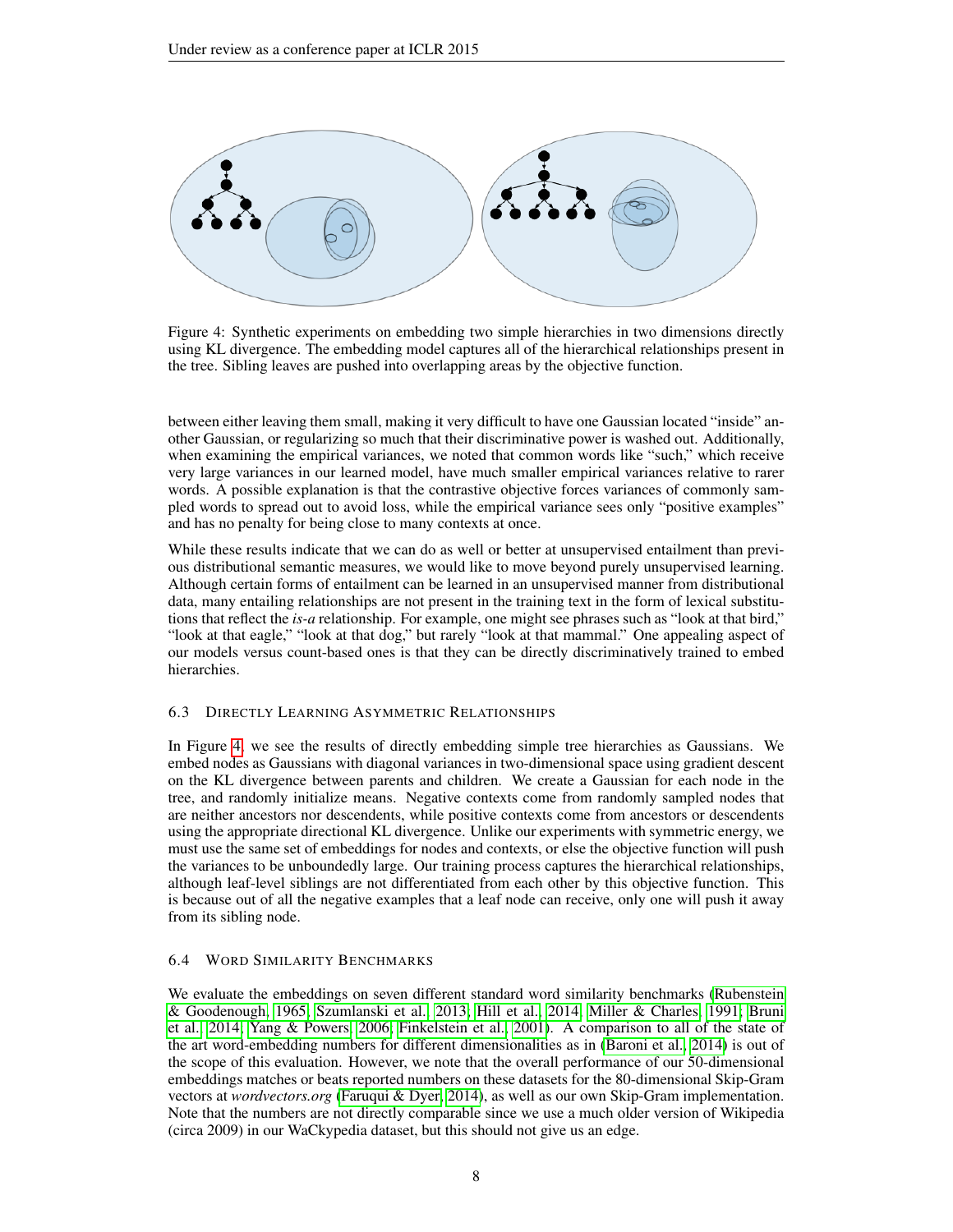| <b>Dataset</b> | SG(50d) | <b>SG</b> (100d) | LG/50/m/S | LG/50/d/S | LG/50/m/D | LG/50/d/D |
|----------------|---------|------------------|-----------|-----------|-----------|-----------|
| SimLex         | 29.39   | 31.13            | 32.23     | 29.84     | 31.25     | 30.50     |
| WordSim        | 59.89   | 59.33            | 65.49     | 62.03     | 62.12     | 61.00     |
| WordSim-S      | 69.86   | 70.19            | 76.15     | 73.92     | 74.64     | 72.79     |
| WordSim-R      | 53.03   | 54.64            | 58.96     | 54.37     | 54.44     | 53.36     |
| <b>MEN</b>     | 70.27   | 70.70            | 71.31     | 69.65     | 71.30     | 70.18     |
| MC.            | 63.96   | 66.76            | 70.41     | 69.17     | 67.01     | 68.50     |
| RG             | 70.01   | 69.38            | 71.00     | 74.76     | 70.41     | 77.00     |
| YP             | 39.34   | 35.76            | 41.50     | 42.55     | 36.05     | 39.30     |
| Rel-122        | 49.14   | 51.26            | 53.74     | 51.09     | 52.28     | 53.54     |

Figure 5: Similarity: We evaluate our learned Gaussian embeddings (LG) with spherical (S) and diagonal (D) variances, on several word similarity benchmarks, compared against standard Skip-Gram (SG) embeddings on the trained on the same dataset. We evaluate Gaussian embeddings with both cosine between means (m), and cosine between the distributions themselves (d) as defined by the expected likelihood inner product.

While it is good to sanity-check that our embedding algorithms can achieve standard measures of distributional quality, these experiments also let us compare the different types of variances (spherical and diagonal). We also compare against Skip-Gram embeddings with 100 latent dimensions, since our diagonal variances have 50 extra parameters.

We see that the embeddings with spherical covariances have an overall slight edge over the embeddings with diagonal covariances in this case, in a reversal from the entailment experiments. This could be due to the diagonal variance matrices making the embeddings more axis-aligned, making it harder to learn all the similarities and reducing model capacity. To test this theory, we plotted the absolute values of components of spherical and diagonal variance mean vectors on a q-q plot and noted a significant off-diagonal shift, indicating that diagonal variance embedding mean vectors have "spikier" distributions of components, indicating more axis-alignment.

We also see that the distributions with diagonal variances benefit more from including the variance in the comparison (d) than the spherical variances. Generally, the data sets in which the cosine between distributions (d) outperforms cosine between means (m) are similar for both spherical and diagonal covariances. Using the cosine between distributions never helped when using empirical variances, so we do not include those numbers.

## 7 CONCLUSION AND FUTURE WORK

In this work we introduced a method to embed word types into the space of Gaussian distributions, and learn the embeddings directly in that space. This allows us to represent words not as low-dimensional vectors, but as densities over a latent space, directly representing notions of uncertainty and enabling a richer geometry in the embedded space. We demonstrated the effectiveness of these embeddings on a linguistic task requiring asymmetric comparisons, as well as standard word similarity benchmarks, learning of synthetic hierarchies, and several qualitative examinations.

In future work, we hope to move beyond spherical or diagonal covariances and into combinations of low rank and diagonal matrices. Efficient updates and scalable learning is still possible due to the Sherman-Woodbury-Morrison formula. Additionally, going beyond diagonal covariances will enable us to keep our semantics from being axis-aligned, which will increase model capacity and expressivity. We also hope to move past stochastic gradient descent and warm starting and be able to learn the Gaussian representations robustly in one pass from scratch by using e.g. proximal or block coordinate descent methods. Improved optimization strategies will also be helpful on the highly nonconvex problem of training supervised hierarchies with KL divergence.

Representing words and concepts as different types of distributions (including other elliptic distributions such as the Student's t) is an exciting direction – Gaussians concentrate their density on a thin spherical ellipsoidal shell, which can lead to counterintuitive behavior in high dimensions. Multimodal distributions represent another clear avenue for future work. Combining ideas from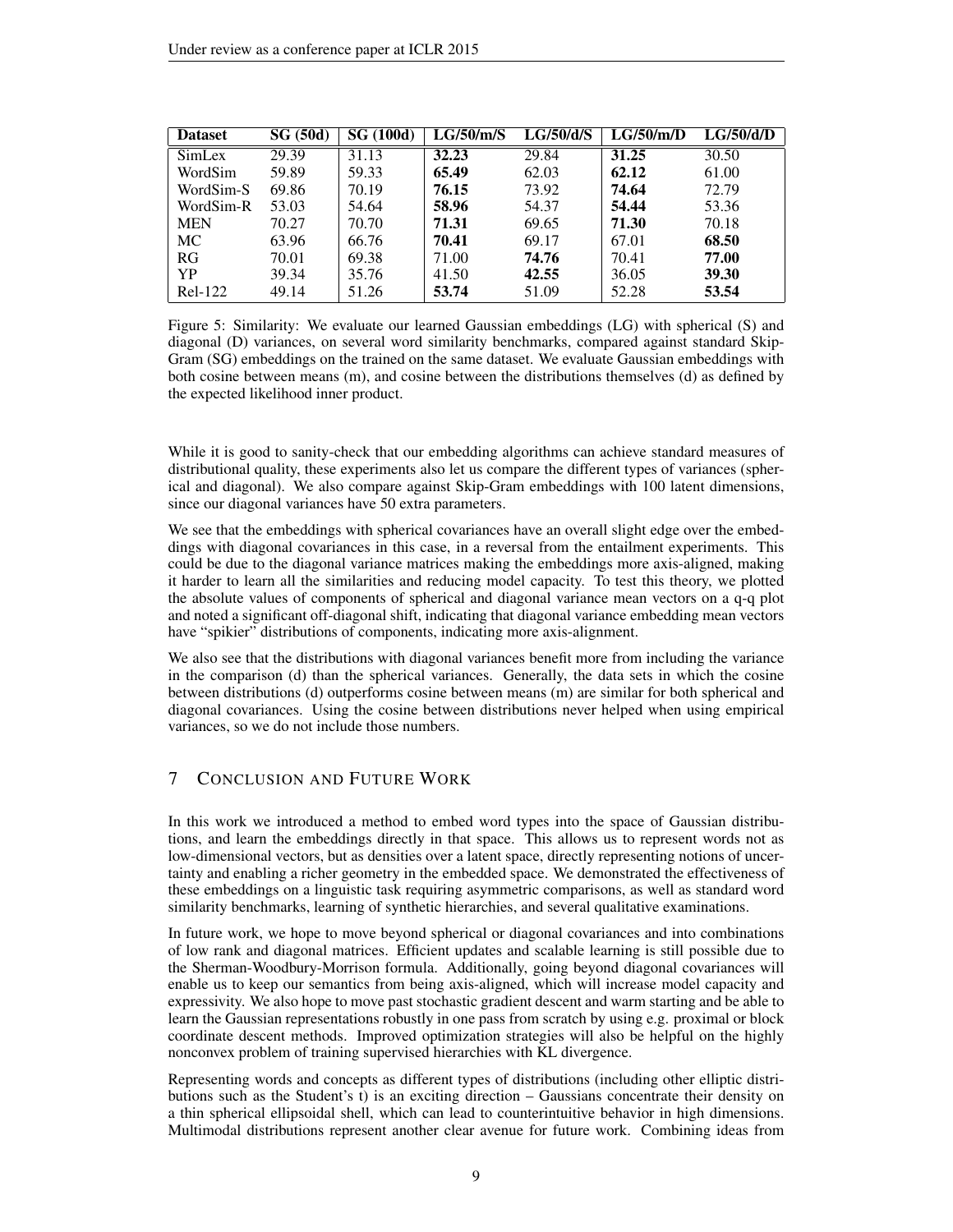kernel methods and manifold learning with deep learning and linguistic representation learning is an exciting frontier.

In other domains, we want to extend the use of potential function representations to other tasks requiring embeddings, such as relational learning with the universal schema [\(Riedel et al., 2013\)](#page-10-1). We hope to leverage the asymmetric measures, probabilistic interpretation, and flexible training criteria of our model to tackle tasks involving similarity-in-context, comparison of sentences and paragraphs, and more general common sense reasoning.

#### **REFERENCES**

- <span id="page-9-1"></span>Aizerman, M. A., Braverman, E. A., and Rozonoer, L. Theoretical foundations of the potential function method in pattern recognition learning. In *Automation and Remote Control,*, number 25 in Automation and Remote Control,, pp. 821–837, 1964.
- <span id="page-9-9"></span>Baroni, Marco, Bernardini, Silvia, Ferraresi, Adriano, and Zanchetta, Eros. The wacky wide web: a collection of very large linguistically processed web-crawled corpora. *Language resources and evaluation*, 43(3):209–226, 2009.
- <span id="page-9-10"></span>Baroni, Marco, Bernardi, Raffaella, Do, Ngoc-Quynh, and Shan, Chung-chieh. Entailment above the word level in distributional semantics. In *Proceedings of the 13th Conference of the European Chapter of the Association for Computational Linguistics*, EACL '12, pp. 23–32, Stroudsburg, PA, USA, 2012. Association for Computational Linguistics.
- <span id="page-9-12"></span>Baroni, Marco, Dinu, Georgiana, and Kruszewski, Germán. Don't count, predict! a systematic comparison of context-counting vs. context-predicting semantic vectors. In *Proceedings of the 52nd Annual Meeting of the Association for Computational Linguistics (Volume 1: Long Papers)*, pp. 238–247. Association for Computational Linguistics, 2014.
- <span id="page-9-0"></span>Bengio, Yoshua, Schwenk, Holger, Senécal, Jean-Sébastien, Morin, Fréderic, and Gauvain, Jean-Luc. Neural probabilistic language models. In *Innovations in Machine Learning*, pp. 137–186. Springer, 2006.
- <span id="page-9-3"></span>Bishop, Christopher M. Mixture density networks, 1994.
- <span id="page-9-7"></span>Brown, Gerald G and Rutemiller, Herbert C. Means and variances of stochastic vector products with applications to random linear models. *Management Science*, 24(2):210–216, 1977.
- <span id="page-9-11"></span>Bruni, Elia, Tran, Nam-Khanh, and Baroni, Marco. Multimodal distributional semantics. *JAIR*, 2014.
- <span id="page-9-5"></span>Clinchant, Stephane and Perronnin, Florent. Textual similarity with a bag-of-embedded-words ´ model. In *Proceedings of the 2013 Conference on the Theory of Information Retrieval*, ICTIR '13, pp. 25:117–25:120, New York, NY, USA, 2013a. ACM.
- <span id="page-9-4"></span>Clinchant, Stephane and Perronnin, Florent. Aggregating continuous word embeddings for infor- ´ mation retrieval. *ACL 2013*, pp. 100, 2013b.
- <span id="page-9-2"></span>Deerwester, S., Dumais, S.T., Furnas, G.W., Landauer, T.K., and Harshman, R.A. Indexing by latent semantic analysis. *Journal of the American Society for Information Science 41*, pp. 391–407, 1990.
- <span id="page-9-8"></span>Duchi, John, Hazan, Elad, and Singer, Yoram. Adaptive subgradient methods for online learning and stochastic optimization. *The Journal of Machine Learning Research*, 12:2121–2159, 2011.
- <span id="page-9-6"></span>Erk, Katrin. Representing words as regions in vector space. In *Proceedings of the Thirteenth Conference on Computational Natural Language Learning*, pp. 57–65. Association for Computational Linguistics, 2009.
- <span id="page-9-13"></span>Faruqui, Manaal and Dyer, Chris. Community evaluation and exchange of word vectors at wordvectors.org. In *Proceedings of the 52nd Annual Meeting of the Association for Computational Linguistics: System Demonstrations*, Baltimore, USA, June 2014. Association for Computational Linguistics.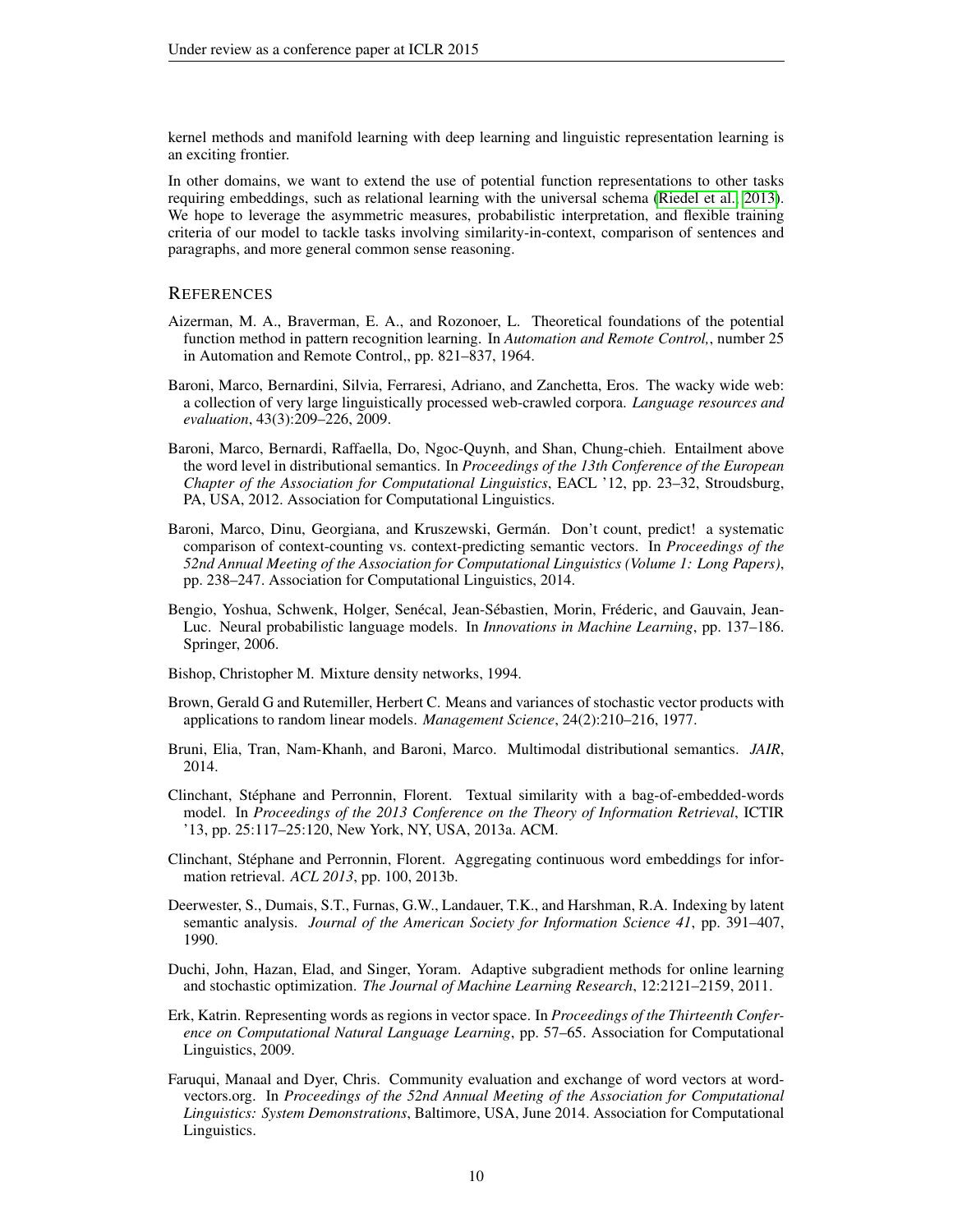- <span id="page-10-19"></span>Finkelstein, Lev, Gabrilovich, Evgeniy, Matias, Yossi, Rivlin, Ehud, Solan, Zach, Wolfman, Gadi, and Ruppin, Eytan. Placing search in context: The concept revisited. In *Proceedings of the 10th international conference on World Wide Web*, pp. 406–414. ACM, 2001.
- <span id="page-10-10"></span>Geffet, Maayan and Dagan, Ido. The distributional inclusion hypotheses and lexical entailment. In *Proceedings of the 43rd Annual Meeting on Association for Computational Linguistics*, pp. 107–114. Association for Computational Linguistics, 2005.
- <span id="page-10-17"></span>Hill, Felix, Reichart, Roi, and Korhonen, Anna. Simlex-999: Evaluating semantic models with (genuine) similarity estimation. *arXiv preprint arXiv:1408.3456*, 2014.
- <span id="page-10-14"></span>Jebara, Tony, Kondor, Risi, and Howard, Andrew. Probability product kernels. *The Journal of Machine Learning Research*, 5:819–844, 2004.
- <span id="page-10-13"></span>Joachims, Thorsten. Optimizing search engines using clickthrough data. In *Proceedings of the eighth ACM SIGKDD international conference on Knowledge discovery and data mining*, pp. 133–142. ACM, 2002.
- <span id="page-10-8"></span>Kiros, Ryan, Zemel, Richard, and Salakhutdinov, Ruslan R. A multiplicative model for learning distributed text-based attribute representations. In *NIPS*, 2014.
- <span id="page-10-9"></span>Kiyoshiyo, Shimaoka, Masayasu, Muraoka, Futo, Yamamoto, Watanabe, Yotaro, Okazaki, Naoaki, and Inui, Kentaro. Distribution representation of the meaning of words and phrases by a gaussian distribution. In *Language Processing Society 20th Annual Conference (In Japanese)*, 2014.
- <span id="page-10-0"></span>Koren, Yehuda, Bell, Robert, and Volinsky, Chris. Matrix factorization techniques for recommender systems. *Computer*, 42(8):30–37, August 2009. ISSN 0018-9162.
- <span id="page-10-7"></span>Lanckriet, Gert RG, Cristianini, Nello, Bartlett, Peter, Ghaoui, Laurent El, and Jordan, Michael I. Learning the kernel matrix with semidefinite programming. *The Journal of Machine Learning Research*, 5:27–72, 2004.
- <span id="page-10-11"></span>LeCun, Yann, Chopra, Sumit, and Hadsell, Raia. A tutorial on energy-based learning. 2006.
- <span id="page-10-6"></span>Levy, Omer and Goldberg, Yoav. Neural word embedding as implicit matrix factorization. In *Advances in Neural Information Processing Systems*, pp. 2177–2185, 2014.
- <span id="page-10-3"></span>Mikolov, Tomas, Sutskever, Ilya, Chen, Kai, Corrado, Greg S, and Dean, Jeff. Distributed representations of words and phrases and their compositionality. In *Advances in Neural Information Processing Systems*, pp. 3111–3119, 2013.
- <span id="page-10-18"></span>Miller, George A and Charles, Walter G. Contextual correlates of semantic similarity. *Language and cognitive processes*, 6(1):1–28, 1991.
- <span id="page-10-2"></span>Mnih, Andriy and Hinton, Geoffrey E. A scalable hierarchical distributed language model. In *Advances in neural information processing systems*, pp. 1081–1088, 2008.
- <span id="page-10-4"></span>Mnih, Andriy and Salakhutdinov, Ruslan. Probabilistic matrix factorization. In *Advances in neural information processing systems*, pp. 1257–1264, 2007.
- <span id="page-10-15"></span>Petersen, Kaare Brandt. The matrix cookbook. 2006.
- <span id="page-10-1"></span>Riedel, Sebastian, Yao, Limin, McCallum, Andrew, and Marlin, Benjamin M. Relation extraction with matrix factorization and universal schemas. 2013.
- <span id="page-10-16"></span>Rubenstein, Herbert and Goodenough, John B. Contextual correlates of synonymy. *Commun. ACM*, 8(10):627–633, October 1965. ISSN 0001-0782.
- <span id="page-10-12"></span>Rumelhart, D.E., Hintont, G.E., and Williams, R.J. Learning representations by back-propagating errors. *Nature*, 323(6088):533–536, 1986.
- <span id="page-10-5"></span>Salakhutdinov, Ruslan and Mnih, Andriy. Bayesian probabilistic matrix factorization using markov chain monte carlo. In *Proceedings of the 25th international conference on Machine learning*, pp. 880–887. ACM, 2008.